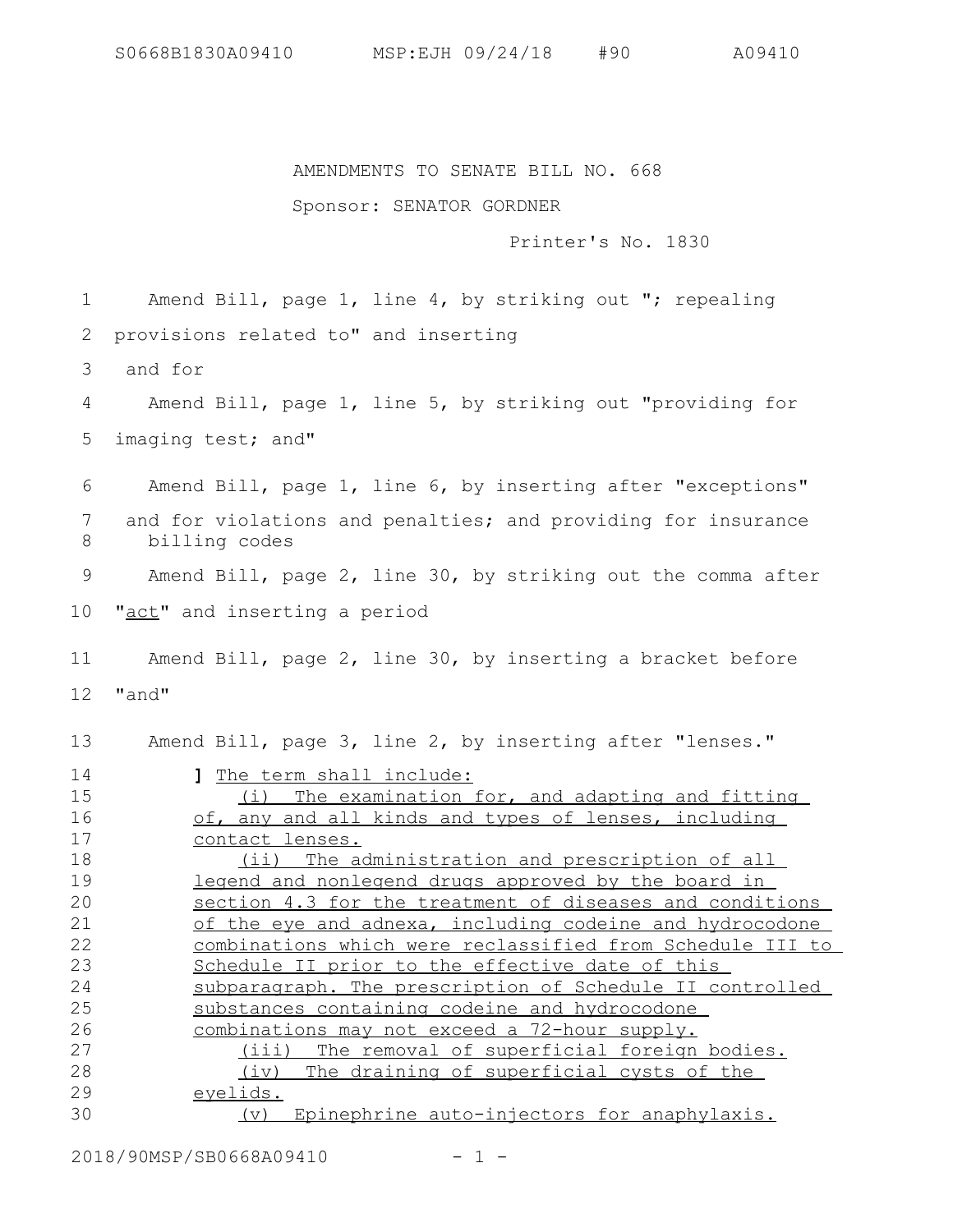(vi) The ordering of imaging tests appropriate for diagnosis and treatment of a disease or condition of the human visual system. (vii) The treatment of glaucoma. Amend Bill, page 3, lines 27 through 30; page 4, lines 1 through 12; by striking out all of lines 27 through 30 on page 3, all of lines 1 through 11 and " $(5)$ " in line 12 on page 4 and inserting  $(4)$ Amend Bill, page 4, lines 15 through 17, by striking out " An insurance procedure or billing code may" in line 15 and all of lines 16 and 17 Amend Bill, page 4, line 24, by striking out "Commonwealth under this act" and inserting board in section 4.3 Amend Bill, page 4, by inserting between lines 25 and 26 (iv) Procedures not specifically listed in paragraph  $(1)$ . Amend Bill, page 4, line 27, by striking out "repealed" and inserting amended to read Amend Bill, page 4, line 28, by striking out the bracket before "Section" Amend Bill, page 5, line 4, by inserting a bracket before  $"$  (2)  $"$ Amend Bill, page 5, by inserting between lines 21 and 22 (4) On and after the effective date of this paragraph, the board may approve drugs for use in the practice of optometry for the treatment of diseases and conditions of the eye and the adnexa after the drugs are approved by the Food and Drug Administration, as published in the Code of Federal Regulations. Amend Bill, page 5, lines 22 through 26, by striking out all 1 2 3 4 5 6 7 8 9 10 11 12 13 14 15 16 17 18 19 20 21 22 23 24 25 26 27 28 29 30 31 32 33